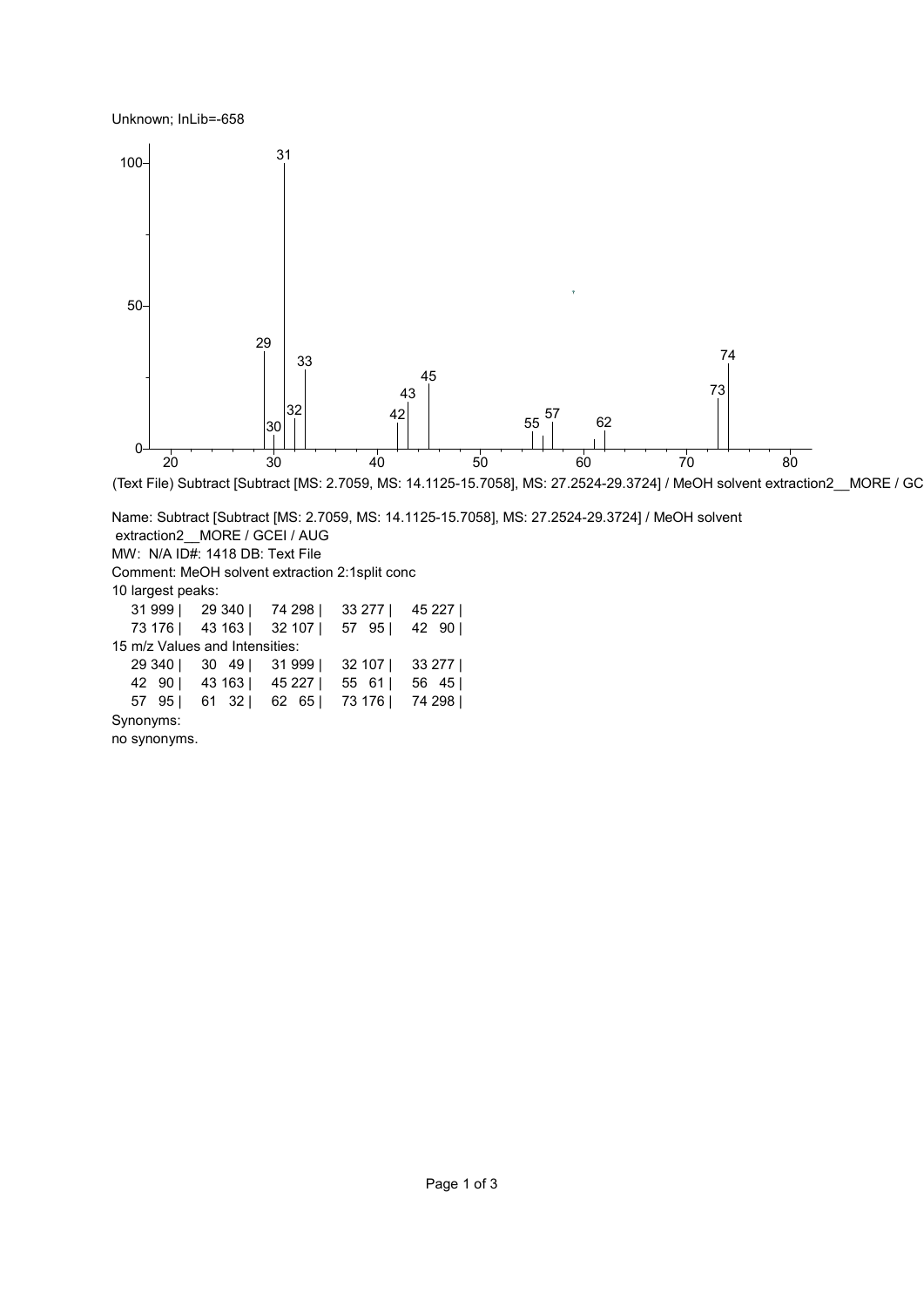





Name: Propanoic acid Formula: C<sub>3</sub>H<sub>6</sub>O<sub>2</sub> MW: 74 Exact Mass: 74.0367794 CAS#: 79-09-4 NIST#: 228064 ID#: 87 DB: replib Other DBs: Fine, TSCA, RTECS, EPA, HODOC, EINECS, IRDB Contributor: Japan AIST/NIMC Database- Spectrum MS-NW-5502 InChIKey: XBDQKXXYIPTUBI-UHFFFAOYSA-N Non-stereo 10 largest peaks: 28 999 | 29 857 | 74 726 | 27 588 | 45 508 | 73 432 | 57 255 | 26 177 | 30 154 | 55 125 | 43 m/z Values and Intensities: 12 3 | 13 7 | 14 24 | 15 28 | 16 1 | 17 2 | 18 7 | 24 6 | 25 27 | 26 177 | 27 588 | 28 999 | 29 857 | 30 154 | 31 39 | 32 3 | 36 2 | 37 5 | 38 3 | 39 4 | 40 2 | 41 8 | 42 30 | 43 26 | 44 10 | 45 508 | 46 53 | 47 32 | 52 4 | 53 15 | 54 4 | 55 125 | 56 118 | 57 255 | 58 10 |